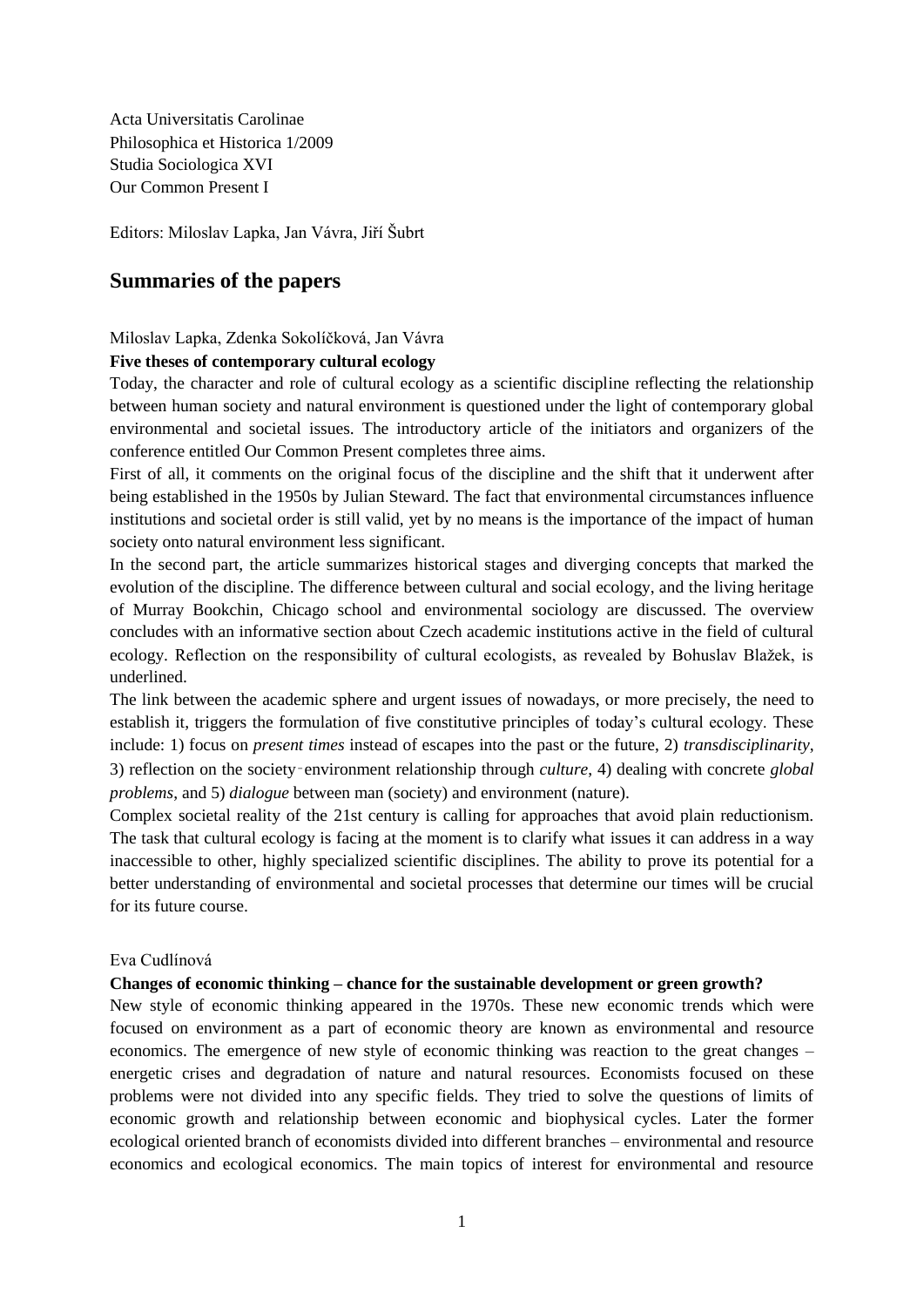economists were internalization of externalities and searching for methods of valuing natural resources. They paid attention just to social effects of environmental problems and tried to change the imperfect market functioning through internalization of environmental externalities. Ecological economics is based on biophysical and energetic conception of mutual linkages between economy and nature. The main goals of ecological economics is to find the adequate dimension of economy in relation with the planet Earth and fair distribution of resources among states and generations. At present a new economic field of thinking is appearing, it is a green economy. Its concept ought to be the same as ecological economics and the main goal is to achieve the sustainable development. This study tries to compare all these new concepts of economics in relation to the main idea of sustainable development. The main philosophy of green economy is a support of new green technologies and new green jobs seems to be closer to environmental than ecological economics. It seems to us that the main goal of a green economy is not sustainable development but a "green economic growth".

### Zdenka Sokolíčková, Gaudenz Assenza, Aliaksandr Martynau

## **Strong Europe? Economic crisis and environmental commitments**

Europe, currently integrating within the European Union, is facing interrelated crises in the spheres of politics, culture, economics and environment. How is the development in these areas connected and how to approach the issue from a cultural perspective? Our hypothesis is that the global economic crisis unraveling simultaneously with ecological degradation is caused by a false understanding of the concept of "power". The attempts to create a strong, globally successful region are primarily based on the idea of competitiveness and economic growth. Academics, politicians, bureaucrats and journalists follow developmental trends in, for example, China, fearing that Europe loses its leading position in the world. However, in reality the slowing of economic growth brings hope for longer and better life of citizens compared with the rapidly developing but highly polluted countries. Green, slowly expanding economy is more flexible, viable and also stable than the one which is growing at a galloping pace. The traditional Western economic competitiveness (which is a struggle of rivaling economic forces) is incompatible with principles which Europe is currently promoting under the banner of ecological sustainability. The need to mitigate the consequences of the recession is met by tweaking the system, which in its core is at the very best neutral towards the environment, if not detrimental to it. As the EU builds its new vision on the environmental-friendly foundation and positions itself as a leading actor in green politics, the basic assumptions about the world remain ecologically unsustainable. If we take a closer look at the essence of power as conceived by the majority, it becomes clear that power is a synonym of growth and that small can be beautiful, but never strong. The causes of drastic economic and environmental changes are cultural assumptions, which need to be approached comprehensively. However, our society fails to do so, partial solutions adopted are insufficient and the need to work out a comprehensive strategy lingers. The concept of power in its traditional Western rationalist spirit becomes even more dangerous when its logic is accepted by other world regions striving to achieve the European standard of life. The current model of economic development, upon which a thin layer of ecological consciousness is superimposed, links strength with trust in the existing social order, stability, growth and innovation aimed at increasing competitiveness. "Strong" Europe, mantra of the European political elite, is a Europe returning to conservative anthropocentric values and cultural domination (of the West over the rest of the world, of a human being over nature). We are arguing for a revision of the concept of "strength" and for a shift away from aiming at material goals. Despite frenetic measures adopted to save the economy and the ambitious environmental agenda of the EU, in neither of these spheres the progress is satisfactory. Thus,if the current crisis of the Western society has a cultural foundation, one cannot progress by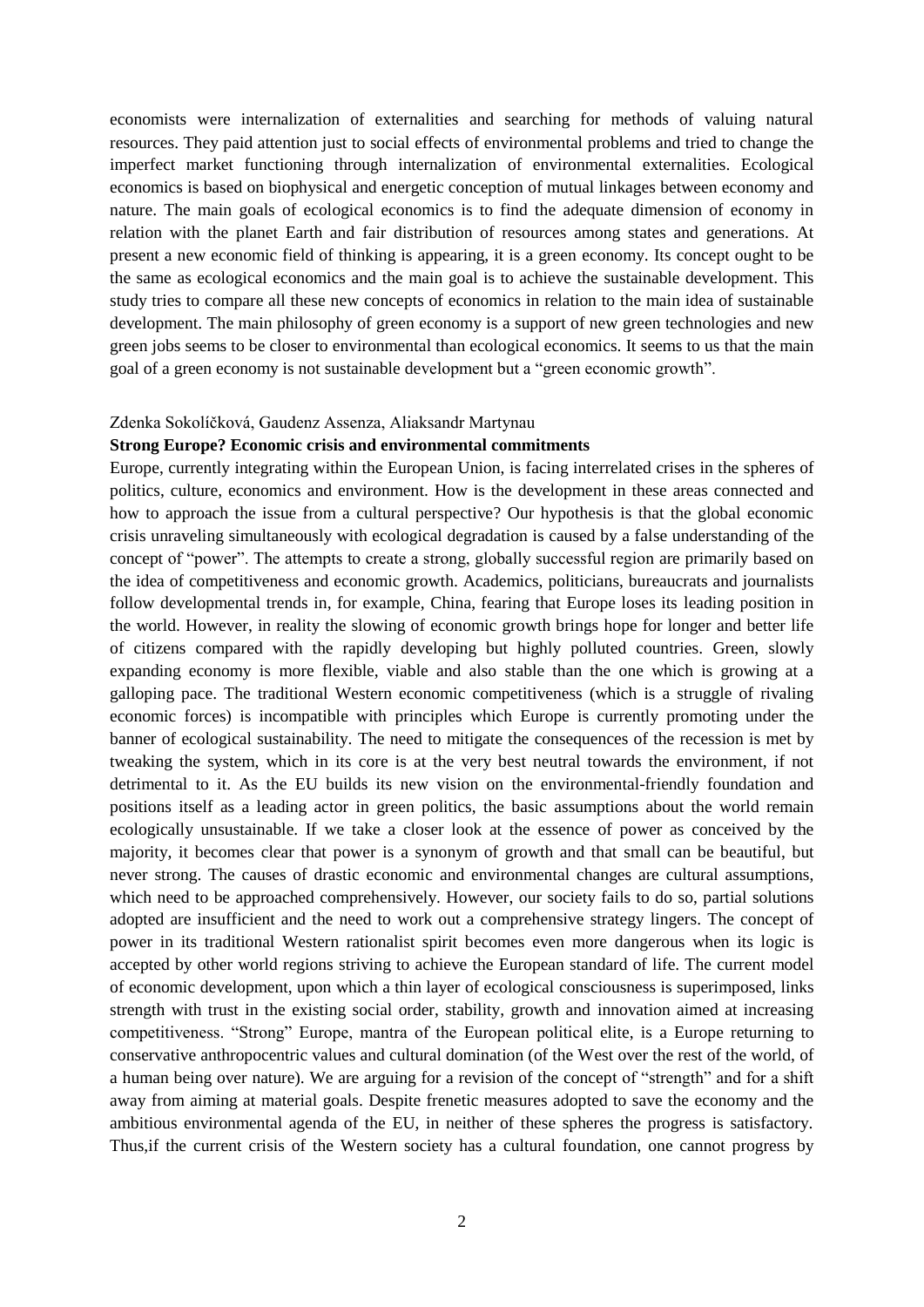making isolated steps to prop the aging vision of the world, but it requires courage to open oneself to a radical cultural alternative.

### Martin Soukup

# **Darwinism and ecologically noble savages**

Object of the paper is the relationship between Darwinism and nature protection in the context of discussion about ecologically noble savages. Main principles of the Darwin's theory of biological evolution are intrascpecific competition and interspecific competition. Author argues that protectionist attitude to the nature can not be the part of the human nature shaped by the biological evolution. In the light of the theory of biological evolution are cooperation and altruism result of the selfish behavior of the individual organisms. Special attention is devoted to the idea of ecologically noble savages. Author illustrates that indigenous peoples are not always protectionists. The dichotomy of ecologically noble savages and ecologically pathological Euro‑American civilization he found as false. It is not possible to work out typology of protectionist and non‑protectionist cultures consistent with the typology of subsistence or societies. Author concludes that protectionist attitude to the nature rises as a cultural phenomenon, but is necessary to build programs of the nature protection according to the human nature.

## Karel Stibral

# **Aesthetics and nature conservation**

This paper deals with the connections between the aesthetic value of nature, and landscape and ecosystem characteristics currently determined by the natural sciences to be important for nature conservation (biodiversity, complexity and stability). The paper shows the historical roots of nature conservation in Romantic reactions to nature, which were strongly related to aesthetic values. It also points out contemporary tendencies to protect aesthetically valuable natural areas (see for example British Areas of Outstanding Natural Beauty and National Scenic Areas). It points out the current dilemma about nature conservation for the sake of aesthetic landscape values and current attempts to transfer aesthetic values to values ascertainable using the natural sciences.

The essay presents several traditional attempts (Leopold, Lorenz) at connecting the beauty of nature with characteristics ascertained using the methods of natural science, yet it also discusses current biological knowledge. The discussion about the approach of natural sciences is led primarily from the perspective of aesthetics as a discipline. However, it also takes into account the incongruity of specific examples used in the arguments of natural scientists, as well as their inability to predict what type of landscapes will appeal to people. In the conclusion the idea that there is a definitive connection between the aesthetic value of nature and landscape and the biodiversity, stability and complexity therein is brought into question. At the same time though the paper admits that biological theories and approaches have a certain validity that is, however, so general (in that they include such a broad field of phenomena), that they do not allow for decision making in specific cases dealing with nature conservation.

#### Jan Hendrych

## **The art of landscape – landscape design as aesthetic proces**

The balance of ecological and productive functions of the landscape, keeping at the same time high aesthetic and cultural values was the product of a mastered human intervention (applied in a concrete context) within its physical limitations. The development of articulated landscape mosaics indicates that the aesthetic appeal is the result of a human desire for spatial order, purity and boldness of forms.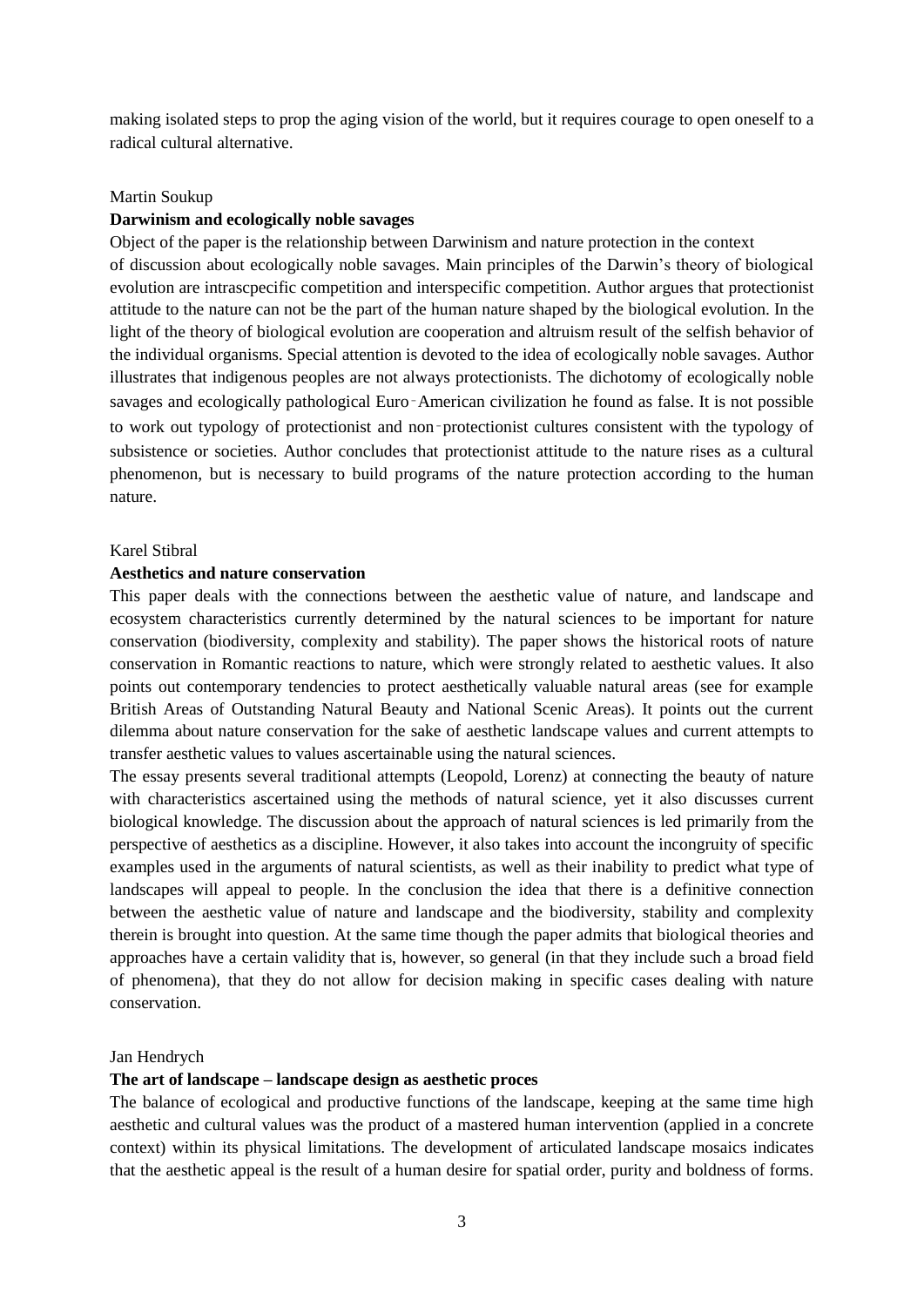The skills able to harmonize with the nature to this ideal developed during the long centuries of practice. While some features were sought by design as local inhabitants applied their instinct for rational spatial organization, many landforms developed spontaneously as nature, in its turn, adapted to human activities. Over centuries, a stabilised systems of footpaths (often in their prehistoric trajectories, given by the natural and landform limitations), hedgerows, tree stands and natural wetlands remained stable and unchanged, supporting a variety of wildlife and sustaining landscape stability. This scenery was reflected in more carefully designed landscapes of surrounding nearby noble estates, comprising ornamented farms, gardens and parklands, divided by often majestic tree avenues that underlined the hierarchy of the communication systems.

The continuous investment made in shaping the landscape by enhancing its appeal and productivity is comparable to a work of art, in which the aesthetic character of the result was not by accident but was considered a coronation of all the effort deployed to optimise landscape productivity. In our days, when productive function of the landscape has lost its meaning, the aesthetic function has taken its place, symptomatically along with the ecological function. The goal of restoring the internal harmony of the inherited landscape is to reinforce this unique functional symbiosis between aesthetics and ecological functionality which is increasingly at risk. The maps of Stabile Cadastre graphically illustrated the mastered compromise that was achieved in the early 19th century by applying long lasting human efforts in managing the spatial organisation of nature.

# Václav Cimbál

### **Total city**

At present, more than 50% of the world population lives in towns. As a result, the town has become the predominating type of the human environment. This change raises many urban, architectonic, demographic, traffic, energetic as well as cultural-symbolic questions – the questions connected with the relationship of the man and the world as a whole. The man is an indivisible unity of body and consciousness; the contents of the consciousness are thus given also by the bodily experience of the physical world.

In the first part of the text, the author deals with the ways of the human relation to this world (space), origination of the basic spatial schemes and orientation in the space. The author presents a thesis that the nature is an account of the depths of the being and that the relationship between the cosmos and the human spirit, the relationship, which serves as a matrix for mythology, arts, philosophy and science, has been seen from the morning of the human existence. In this article, the author examines how the spatial awareness is related to the character of the artistic, religious and rational grasp of the intuitively perceived order of the cosmos.

In the next part, the author studies the urban environment as an organism created by gradual snowballing and development of its structures. The author studies their development from the moment when towns represented the human environment for an insignificant part of the population only and when the people maintained a close link to the natural/rural environment, up to the present. Now it is typical that the town is the human environment for more than half of the world population, and the society has been thus physically and culturally separated from the natural world. As a consequence, the relationship with the natural world has been being replaced by the relationship with other cultural layers. This situation raises questions whether such closed culture may perform its typical functions, whether a system of values can be restored, or whether it is a formal, auto-reference system incapable of giving answers to the basic questions of the human existence. The author shows that the artificial technical environment serves as a background for solving both living and existential issues in many works of the mental civilisation. However, he shows that in order to solve them, it is necessary to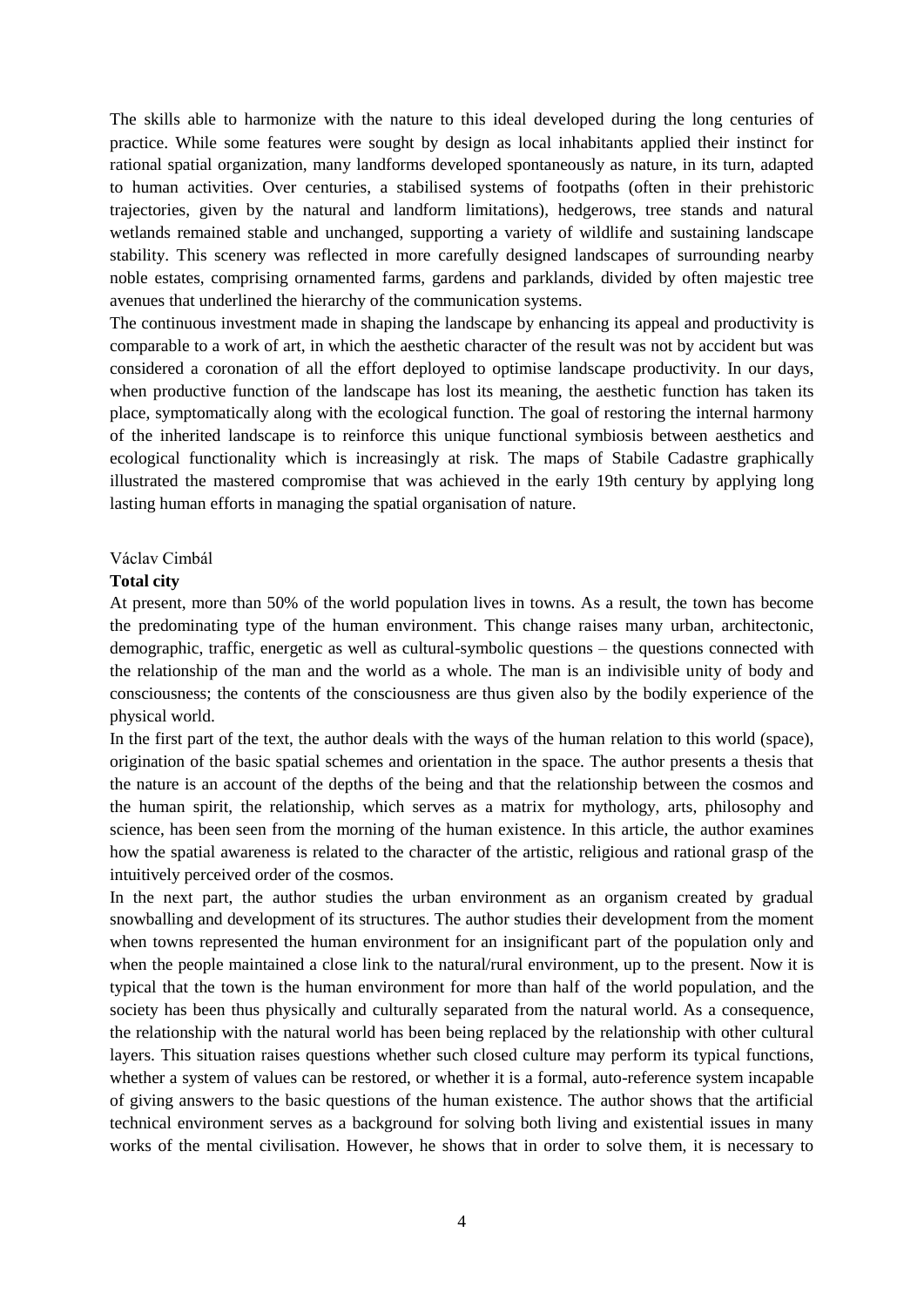overcome the technology as a world-governing phenomenon and subordinate it again to the sphere of values as a source of private and social standards of action.

# Markéta Braun Kohlová

# **Travel mode choice – an important aspect of changes of current cities**

The aim of the paper is to answer questions related to the *explanation of the travel mode choice used by people for regular commuting and what role in their decision making can be attributed to location of their residence, i.e. how the travel mode choice differs in case of traditional urban residents and suburban residents.* The reason why to study everyday commuting is the fact that people currently living in western cities spend a lot of time and money commuting and the aggregate of everyday individual mobility generates a significant environmental impact.

I study the travel mode choice from two perspectives: a) *statistical* and b) *behavioural*. Using the statistical analysis I explain the travel mode choice based on situational constraints and differences between social groups. The statistical analysis, however, is unable to explain how the situational constraints lead to different behaviour in different individuals and also the part of behaviour that cannot be explained using the constraints, thus I add a qualitative study. Summarizing both types of findings, I conclude that the everyday travel mode choice depends to a large extent on constraints that cannot be influenced by individuals: i) the amount of time and money available to the individual, ii) public transport services, civic facilities in the place of residence, and iii) required mobility for job related reasons. In the qualitative study I focus on what type of residence people prefer. Looking into preferred characteristics of people's place of residence and actual travel behaviour I generate general classification of rationality related to the travel mode choice: 1) travel mode choice rationality based on constraints, 2) a consistent lifestyle including travel mode as well as nature of residence choice, and 3) the travel mode choice as an unreflected habit. According to the three types of rationality we can identify different factors of individual transport development: a) differences in the nature of individual travel modes and their attractiveness related to individual economic and professional constraints, b) real willingness of many people to live in residential locations with a lower accessibility and lower level of services, and c) a habit to drive a car automatically regardless of conditions as a natural part of habitus of economic middle and upper classes. Differentiation of these factors leads to different implications when considering possibilities of overturning the current increasing trend of car transport. Firstly, it is a question of price or other regulation changing attractiveness of the individual alternatives. Secondly, there are factors related to preference of suburban lifestyle including not only normative and cultural patterns but also significant differences in real estate prices in internal cities and suburban locations. In the last case of the habit to use a car regardless of available alternatives as a part of habitus of economic middle and upper classes the discussion about possible changes is the most demanding. However, this study shows that majority of people make their travel mode choices taking into account real possibilities and constraints and thus that it is possible to influence their behaviour through economic and other types of regulation.

#### Oleg Suša

### **Co-optation of the protest, ecological crisis and dilemma of "ecological modernization"**

This study article critically applies the Weberian mechanism of the routinization of charisma onto contemporary processes in developed states and global capitalist network relationships classified by some analysts as ecological modernization.

We should ask what means the systemic integration and co–optation of environmentalist critical challenge to the modern civilization: what is the result of "ecological modernization" – is it innovation